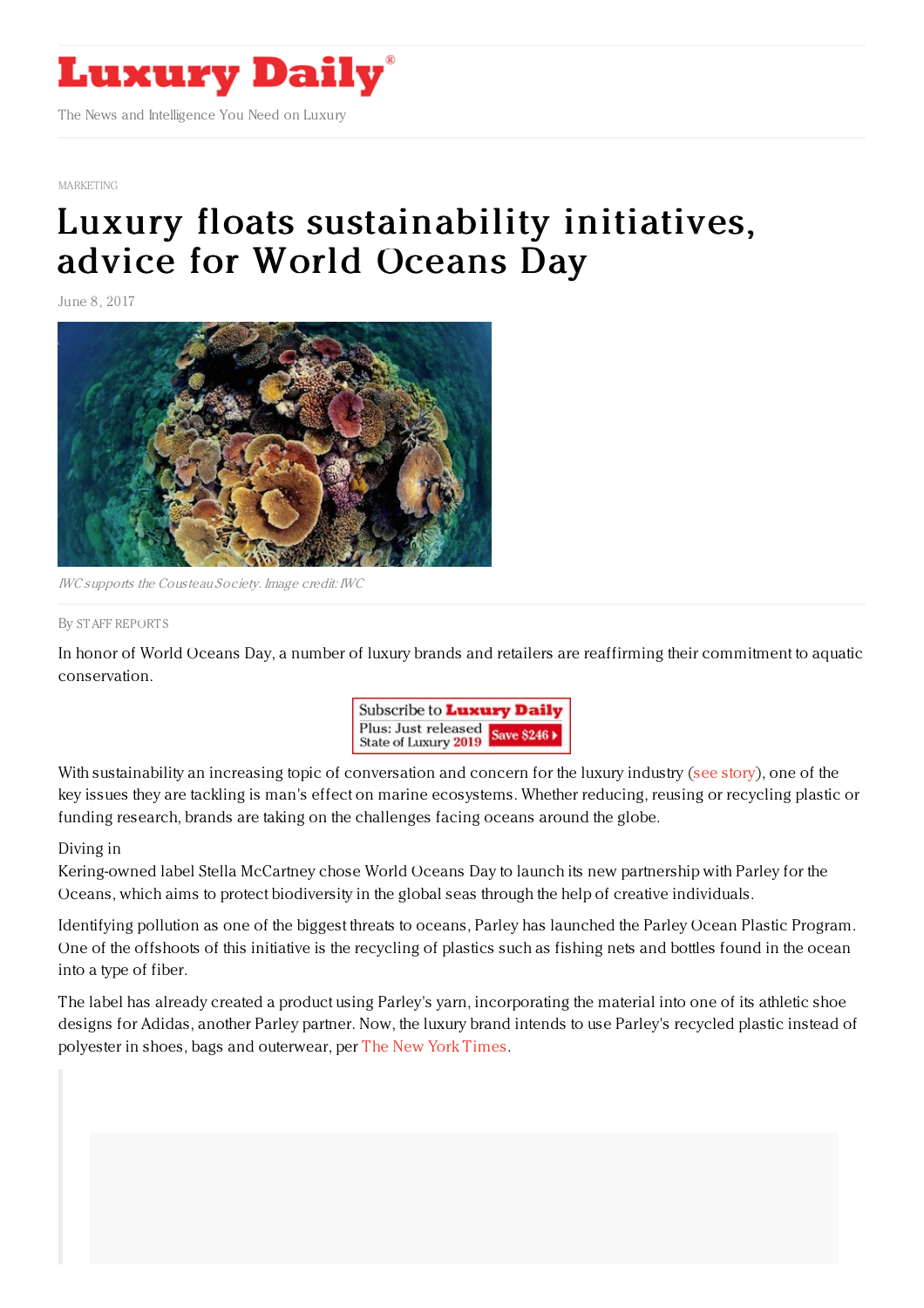8 million met ric tons of plastic enter the oceans every year. We are excited to support @Parley.tv, a network dedicated to the protection of our oceans. Watch this space on [#WorldOceansDay](https://www.instagram.com/p/BVCPYFSF46L/) tomorrow. #StellaXParley #StellaCares #ParleyAIR

A post shared by Stella McCartney (@stellamccartney) on Jun 7, 2017 at 3:28am PDT

On social media, the brand has also drawn attention to the cause, sharing that every other breath can be attributed to oxygen sources in the ocean.

Watchmaker Blancpain, which has been a long-term supporter of the sea. In 2014, it launched its Blancpain Ocean Commitment and corresponding timepiece bearing the same name (see [story](https://www.luxurydaily.com/blancpain-involves-consumers-in-environmental-commitment-with-oceanic-watch-series/)).

On World Oceans Day, the brand spotlighted the journey of the Gombessa IV Genesis, which was supported in part by sales of the first Ocean Commitment Watch. Laurent Ballesta and his team share some of their discoveries from the 2016 expedition in a short documentary.